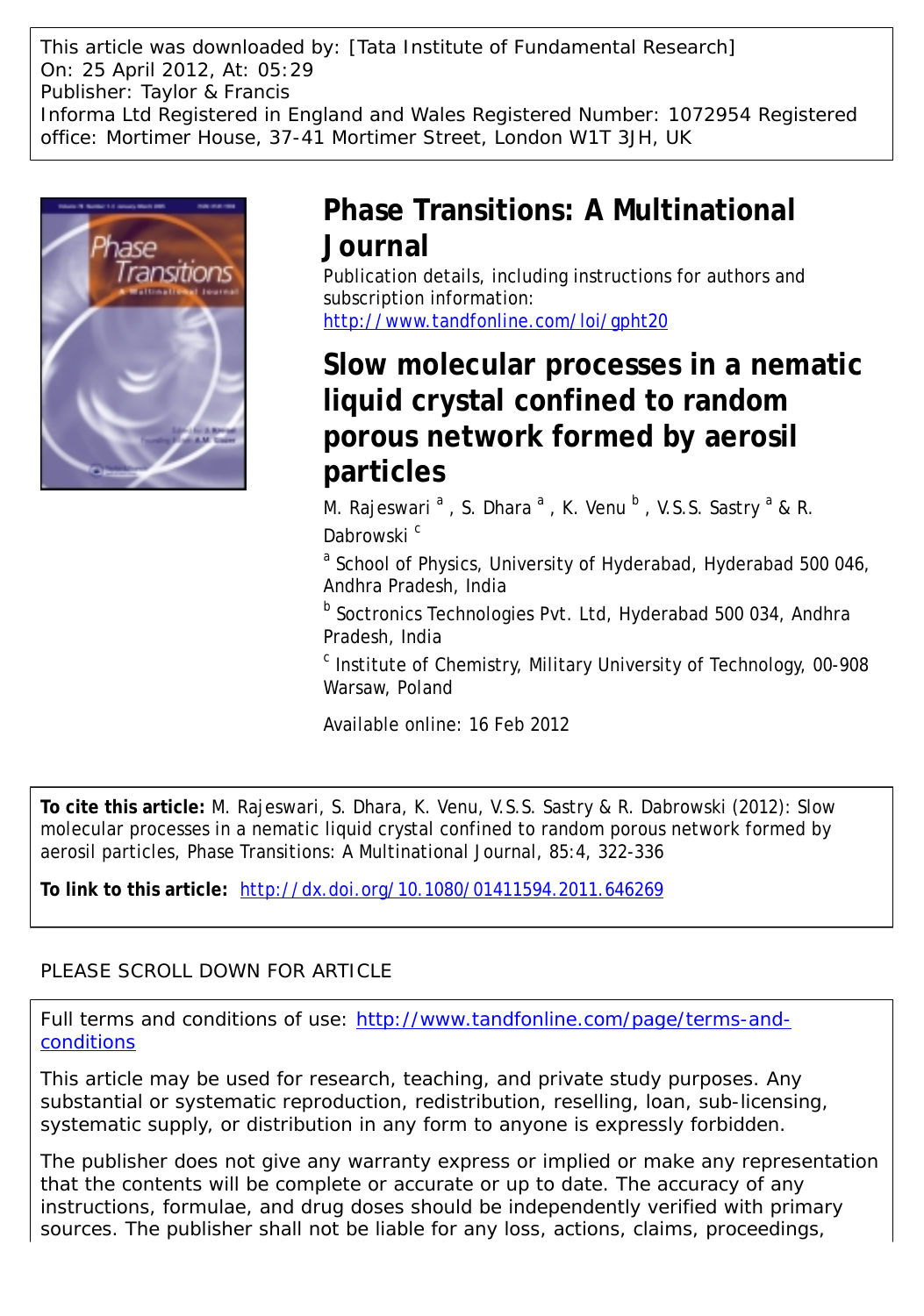demand, or costs or damages whatsoever or howsoever caused arising directly or indirectly in connection with or arising out of the use of this material.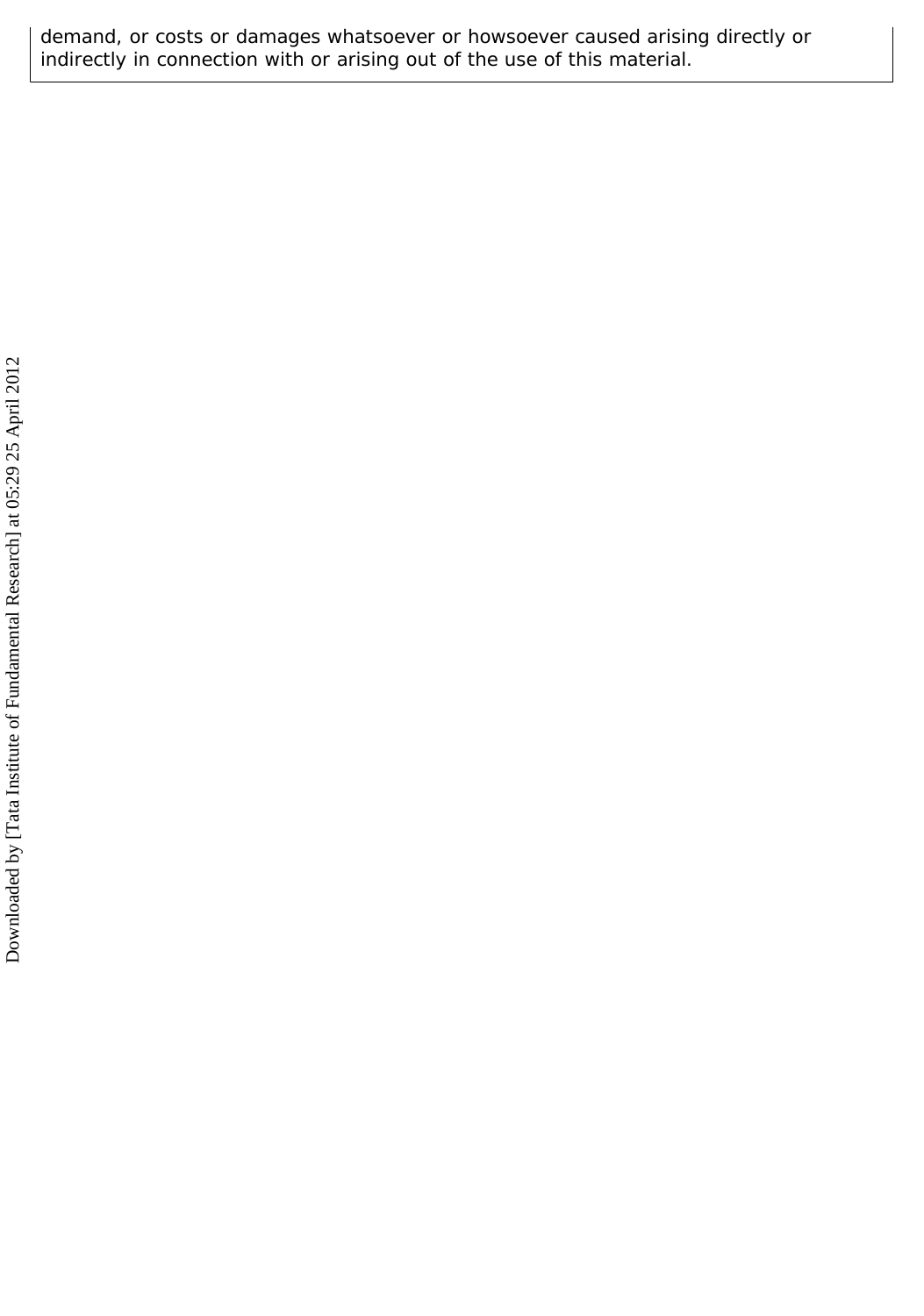

### Slow molecular processes in a nematic liquid crystal confined to random porous network formed by aerosil particles

M. Rajeswari<sup>a\*</sup>, S. Dhara<sup>a</sup>, K. Venu<sup>b</sup>, V.S.S. Sastry<sup>a</sup> and R. Dabrowski<sup>c</sup>

<sup>a</sup> School of Physics, University of Hyderabad, Hyderabad 500 046, Andhra Pradesh, India;<sup>6</sup><br><sup>b</sup> Sectronics Technologies Pyt. Ltd. Hyderabad 500.034, Andhra Pradesh, India;<sup>6</sup>Institute c Soctronics Technologies Pvt. Ltd, Hyderabad 500 034, Andhra Pradesh, India; <sup>c</sup>Institute of Chemistry, Military University of Technology, 00-908 Warsaw, Poland

(Received 20 November 2011; final version received 25 November 2011)

Frequency dispersion measurements of proton spin–lattice relaxation rates  $(R_1)$  of liquid crystal 4-propyl-4'-pentylazoxybenzene in bulk and confined samples (in random porous network of aerosil nano-particles) are reported in isotropic and nematic phases. Significant low-frequency increase in  $R_1$  in confined samples indicates slow molecular reorientations mediated by translational displacements near the adsorbing porous surface. The resulting dispersion behavior of  $R_1$  $({\sim}\omega^{-p})$  reflects the nature of the random surface ( $p = 0.5$  for equi-partition of the diffusive modes). The observed temperature-independent exponent in the isotropic phase  $(p = 0.34)$  indicates the abundance of low-wavelength surface modes. Its temperature-dependent higher values in the nematic phase (from 0.59 to 0.65 on cooling), and increased spin–lattice coupling via this mechanism, show progressive onset of longer wavelength modes. A detailed analysis shows the effect of confinement on the order director fluctuations, molecular reorientations, and translational diffusion of the molecules.

Keywords: liquid crystals; porous media; RMTD process; molecular dynamics; NMR relaxometry

#### 1. Introduction

Interest in liquid crystalline materials confined to various types of geometries expanded greatly in the last two decades because of their important role in electro-optic devices and physical properties, which require basic understanding of surface–fluid interactions. Independent of the methods used to confine the liquid crystals (LCs), these systems have one underlying common theme: a symmetry-breaking, non-planar confinement imposed by the surrounding matrix. In addition, confined LCs differ significantly from macroscopic bulk systems because of their large surface-to-volume ratio. Their composite nature profoundly affects the ordering of the LC molecules and their susceptibility to external fields, making them ideal for electro-optic applications [1].

Among the confined LC systems, LC-aerosil dispersions are demonstrated to be particularly interesting to study through many distinct experimental and theoretical methodologies [2–17]. While porous matrices like nucleopore, anopore, millipore, and controlled porous glass (CPG) all have a well-defined geometry of the pores, aerosil, and

<sup>\*</sup>Corresponding author. Email: raji.hcu@gmail.com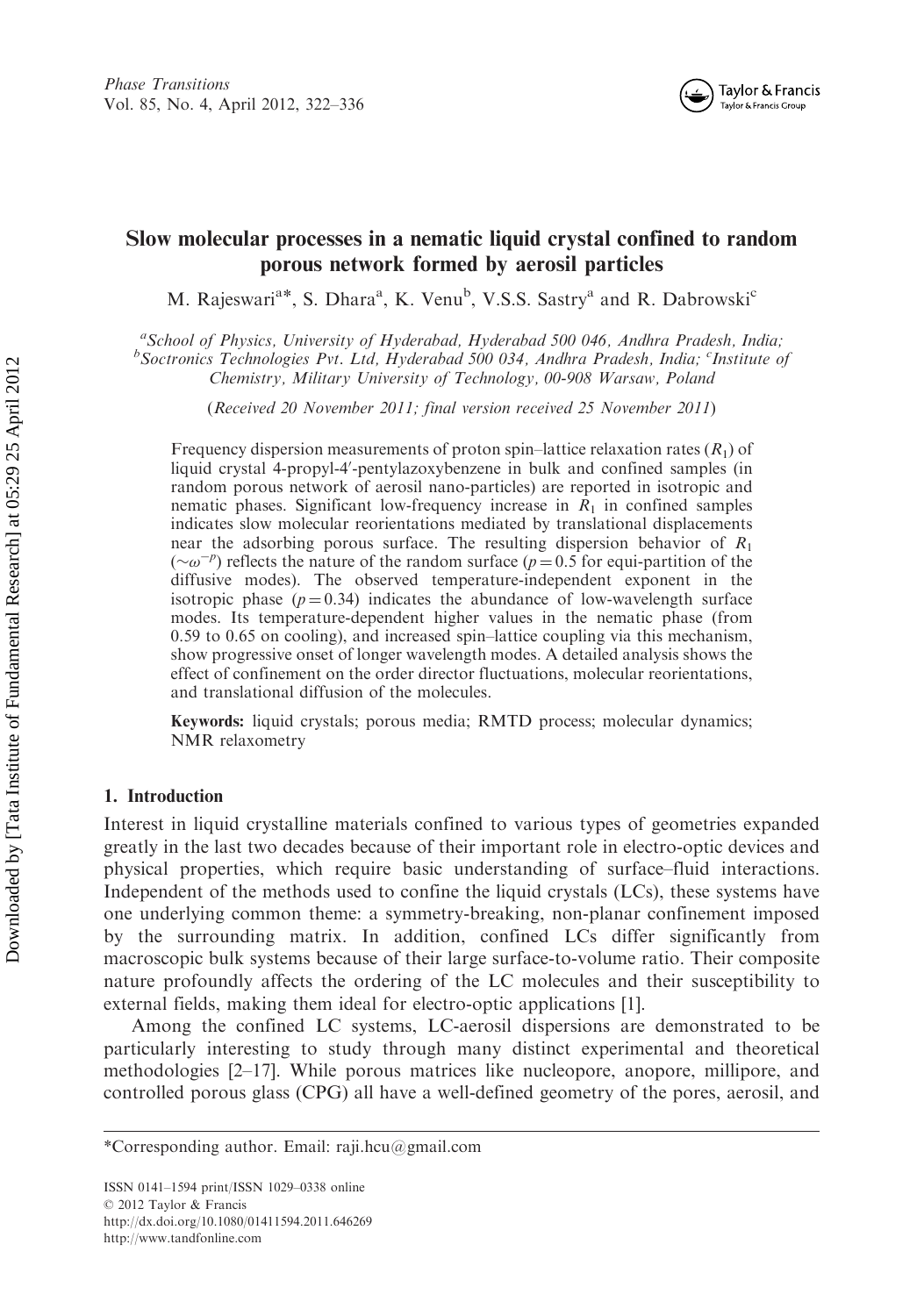aerogel systems in contrast provide random porous structures. Aerosil gels are partly similar to silica aerogel, a different type of fractal silica gel used to confine LC. Aerosil and aerogel systems are nearly identical in several aspects: fractal-like nature of the gel structure, surface composition, chemical properties, as well as density. The crucial difference between the two systems is their differing response to elastic strains since aerogels possess much larger shear modulus than aerosil gels. In LC-aerogel systems, the silica network is fixed in space and the elastic strains imposed by the random anchoring surfaces are fully quenched. The disorder introduced by even the low-density aerogels is so severe that the features of phase transitions are dramatically smeared [16]. In contrast, in aerosil gels, a weaker, better-controlled random disorder can be introduced: elastic strains can be partially annealed, thus reducing some of the disordering effects. In addition, the ability to grow a network directly within the LC permits the formation of structures of higher porosity [17,18]. Indeed, a distinct advantage of aerosil systems is the ease of producing nearly arbitrary silica densities.

Nuclear magnetic relaxation methods, widely used to probe molecular dynamics in many condensed systems, are extremely sensitive to the orientational order of molecules and have the potential to report on the dynamic processes over a wide time scale [19]. The random network confining the LC induces ordering near the surface, which decreases exponentially with a correlation length depending on the disordering density. For example, the deuterium NMR studies on the LC 8CB confined to aerosil matrix [6,9] revealed the details of the director configuration and the orientational order in the voids, supporting this scenario. The proton NMR relaxometry in this context provides a valuable supplementing technique, which throws further light on the degree of surface-induced order and on the changes in the molecular dynamics induced upon confinement [14,15].

In this article, we present a detailed dispersion study of proton spin–lattice relaxation rates in bulk 4-propyl-4'-pentylazoxybenzene (PPA) and PPA confined to aerosil matrix at two different concentrations. These relaxation rates of confined systems are found to be very sensitive in the presence of the silica network, and show qualitatively different frequency dependence compared to the bulk sample. We analyze the additional contribution to the relaxation rate on confinement, in terms of slow reorientation of molecules very near the porous surfaces due to adsorption kinetics. This article is organized as follows: the experimental details are given in Section 2. The relaxation models and the analysis of the experimental data are discussed in Sections 3 and 4. The last section summarizes the results of this work.

#### 2. Experimental details

The LC PPA was synthesized in the laboratories in Warsaw, Poland. The molecular structure and its phase sequence are shown in Figure 1. The LC–aerosil mixtures were prepared by the solvent method [3]. Aerosil (type A300 from Degussa Corp.) was initially dried over-night at  $200^{\circ}$ C under vacuum before adding to a dilute solution of the LC in pure acetone. This solution was kept in the sonicator for over 2h to achieve a homogeneous dispersion. The solvent was then evaporated by keeping the sample at  $60^{\circ}$ C for over 15 h. The mixture was then transferred into an NMR tube and was sealed under vacuum. Aerosil A300 consists of small silica spheres of diameter 7 nm and a specific surface area of  $300 \,\mathrm{m}^2 \mathrm{g}^{-1}$ . The surface of these spheres is covered with hydroxyl groups that interact with each other via hydrogen bonding, and the resulting system thus forms a 3-D random network. Due to the hydrophilic nature of the spheres and the polar nature of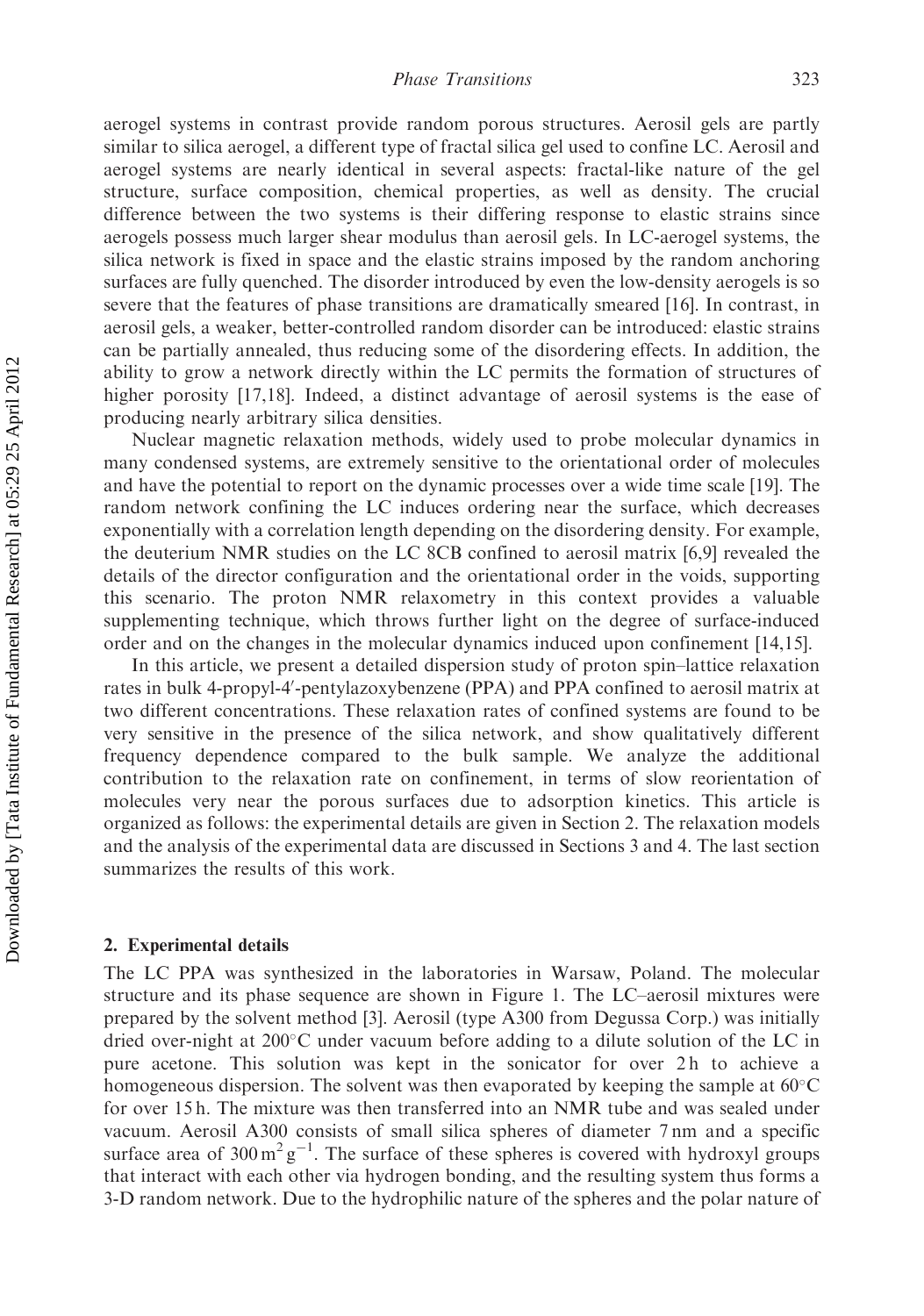4-propyl-4'-pentylazoxybenzene (PPA)



 $Cr$  0<sup>o</sup>C N 61.8<sup>o</sup>C I

Figure 1. Molecular structure and phase sequence of the liquid crystal PPA.

the LC, the alignment of the molecules at the silica surfaces is homeotropic. The density of silica particles in our samples was 0.05 (Sample A) and 0.07 g cm<sup>-3</sup> (Sample B). The shift of the isotropic-to-nematic transition temperature  $(T_{\text{NI}})$  is within  $\pm 1$  K at both the aerosil concentrations.

Proton spin–lattice relaxation rates  $(R_1)$  were measured over a range of Larmor frequencies using the field-cycling NMR relaxometry (Stelar Spinmaster FFC 2000) from 10 kHz to 10 MHz and a pulsed variable field spectrometer at 20 MHz. The decay of the observed magnetization was exponential over several decades of the observation time, indicating single relaxation time constant. The errors in the  $R_1$  measurements were within  $3\%$  and the temperature of the sample was controlled to  $\pm 0.1$  K. The frequency dependence of these rates in bulk and confined PPA systems (at two different concentrations) in the isotropic and nematic phases are shown in Figure 2(a–c). Their temperature dependences at different Larmor frequencies (in bulk and confined samples) are shown in Figure 3(a–c). These plots bring out clearly the pre-transitional behavior near the nematic–isotropic point, and also portray specific features of the different phases in the bulk as well as in confined LC systems.

#### 3. Relaxation models

The proton spin–lattice relaxation is mediated via the time modulation of dipole–dipole interactions between the neighboring spins [19,20], effected through various molecular processes characteristic of the liquid crystalline systems. It is customary to assume their statistical independence, and hence express the observed relaxation rate  $R_{1T}$  as a sum of individual contributions  $\{R_1\}_i$ , as

$$
R_{1T} = \sum_{i} \{R_1\}_i, i = \text{R}, \text{SD}, \text{CF}, \text{OPF}, \text{ODF}, \text{ and RMTD} \tag{1}
$$

where the summation index *i* covers different molecular mechanisms, like: local molecular reorientations (R), translational self-diffusion (SD), orientational order critical fluctuations (CF), order parameter fluctuations (OPF), order director fluctuations (ODF), and rotations/reorientations mediated by translational displacements (RMTD).

In the case of LC molecules, the molecular reorientations about their long and short axes can be distinguished due to separated time scales: reorientations around the long axes are fast on the typical NMR experimental time scale and hence give a frequencyindependent contribution. On the other hand, dynamics about the short axes are slow, and could fall in the time window of the experiment. The relaxation rate contribution due to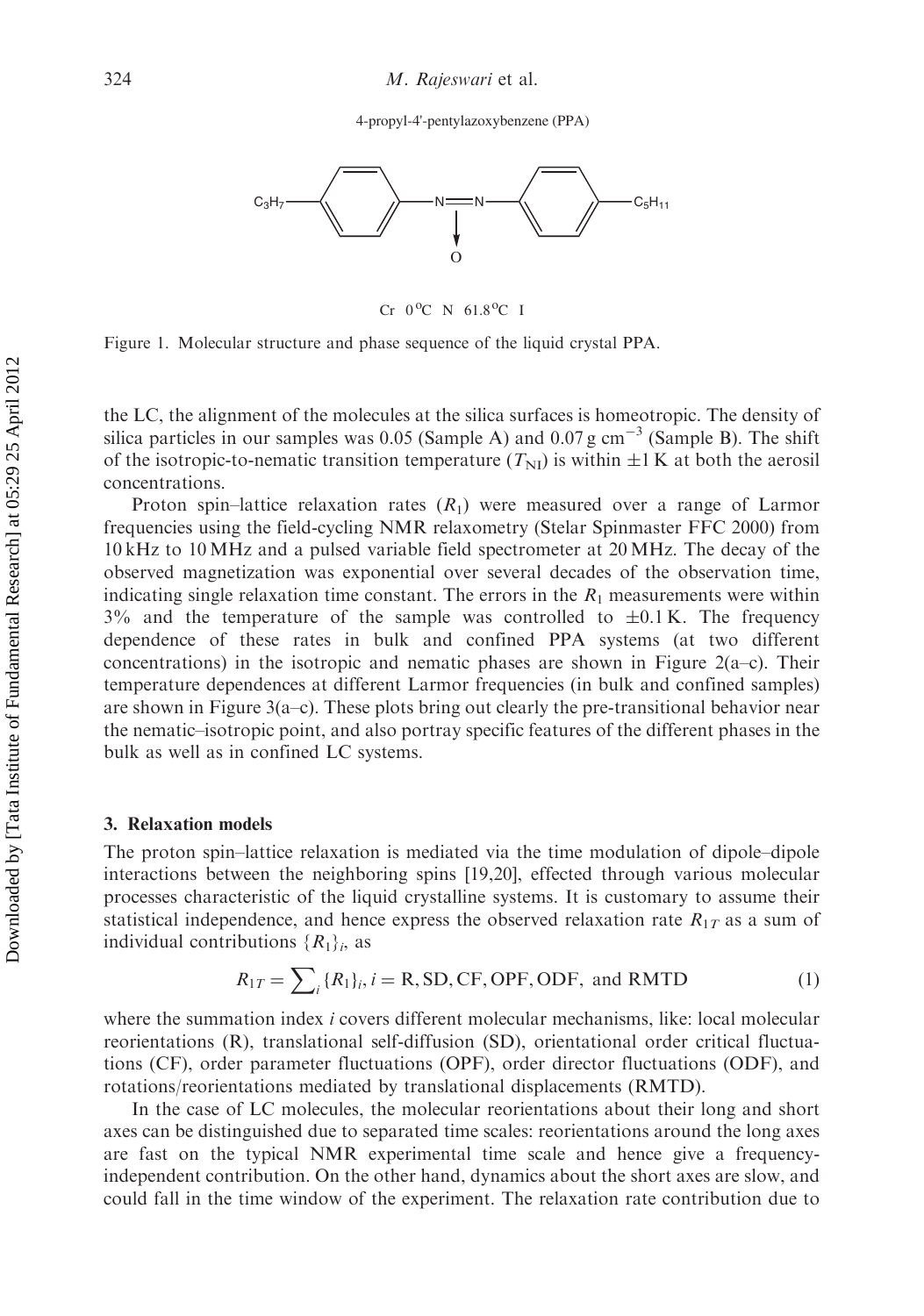

Figure 2. Frequency dispersions of proton spin–lattice relaxation rate  $R_1$  for PPA in the bulk (a), in Sample A (b), and in Sample B (c) in the isotropic and nematic phases.

these reorientations is given by the well-known BPP expression [21], which depends on a correlation time  $\tau_R$  and a pre-factor  $A_R$ . The translational self-diffusion modulates the intermolecular spin interactions and its contribution to the total relaxation rate in the isotropic phase was calculated analytically [22] and later extended to the liquid crystalline phases [23,24]. This contribution primarily depends on the diffusion coefficient D and a related pre-factor  $A_{\text{D}}$ .

The collective processes observed in LC systems are critical fluctuations of the orientational order just above the nematic–isotropic transition  $(T_{\rm NI})$ , order parameter fluctuations just below this transition, and order director fluctuations in the nematic phase. The first of these contributions arises from the time-modulation of the dipolar interactions due to short-range nematic order fluctuations [19], and is quantified by a correlation time  $\tau_{CF}$  and a pre-factor  $A_{CF}$ . In contrast to short-range nematic order fluctuations in the isotropic phase, fluctuations in the magnitude of the nematic order parameter S are effective in relaxing the nuclear spins just below nematic–isotropic transition [19]. Order director fluctuations observed in the nematic phase are typically characterized by a spin–lattice relaxation rate that depends on frequency as  $R_1 \sim \omega^{-1/2}$ . However, this characteristic frequency dependence is modified in the limiting cases of both high- and low-frequency cut-off values. The relaxation rate becomes independent below a lower cut-off frequency and it varies as  $R_1 \sim \omega^{-2}$  above an upper cut-off frequency.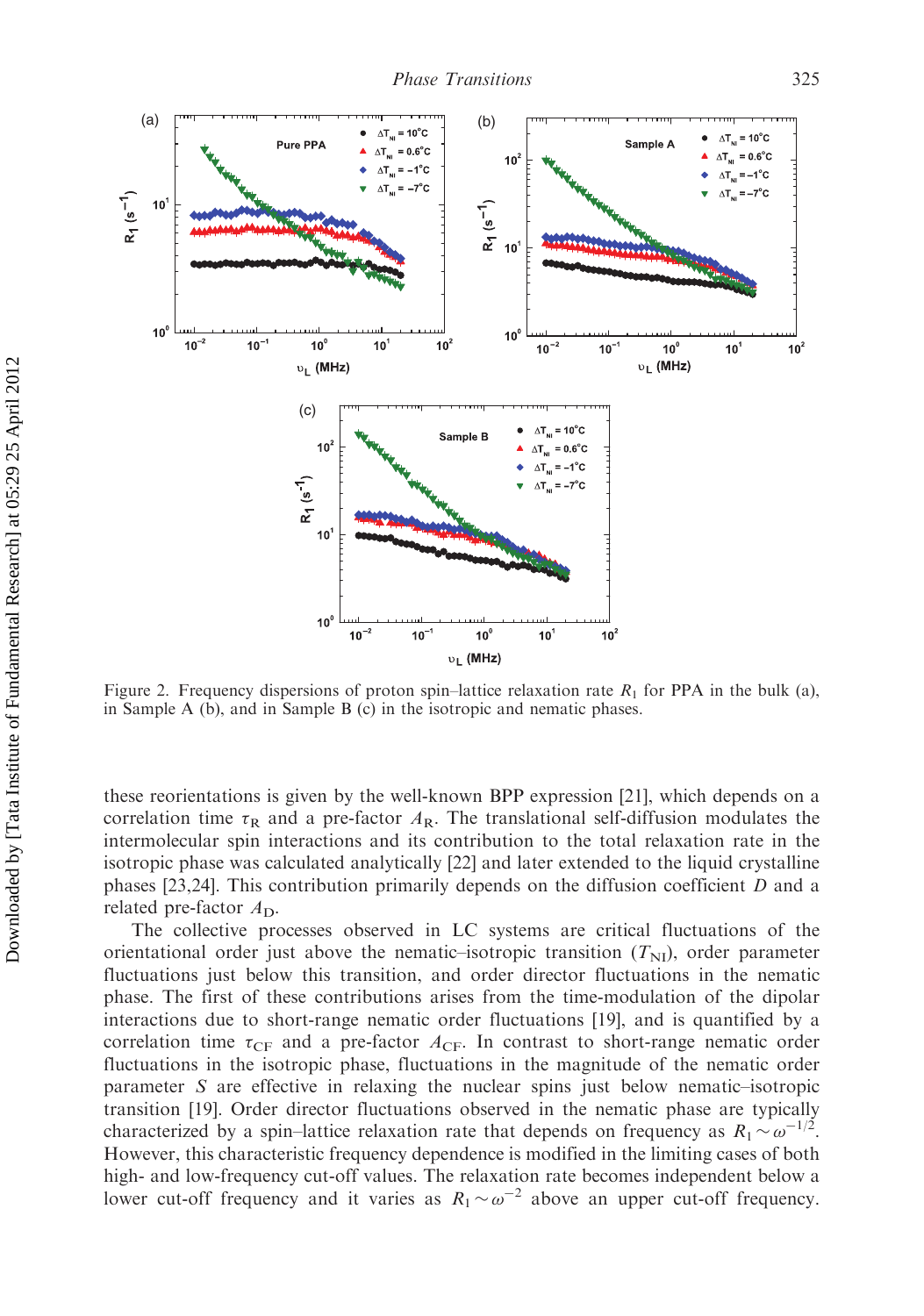

Figure 3. Temperature dependences of proton spin–lattice relaxation rate  $R_1$  for PPA in the bulk (a), in Sample A (b), and in Sample B (c) in the isotropic and nematic phases.

The pre-factor  $A_{ODF}$  and the cut-off frequencies associated with ODF depend on the temperature, nematic order parameter S, and visco-elastic properties of the liquid crystalline medium [19].

In the case of LCs confined to nanometer size cavities, the molecular rotations and translational displacements close to the cavity surfaces are restricted, and are affected by the influence of the surface. Such constrained dynamics was observed in many LC systems confined to different types of random porous matrices [14,15,25–28], and the underlying rotational processes are referred to as RMTD. The translational displacements close to the surface is analyzed in terms of diffusion modes with different wave numbers  $q$ , decaying in time with damping constant  $\tau_q = 1/Dq^2$ . The relaxation rate for this mechanism is the sum of all diffusion modes taking into account that each mode might contribute with a different weight. The weights depend on the structure of the confined porous matrix, and in general the orientational structure factor quantifying their relative importance is a complex function of the wave number. But in some cases, it can be approximated by a power law with an exponent p. Therefore the spin–lattice relaxation rate associated with this mechanism for an arbitrary value of the exponent  $p$  was calculated as [28]

$$
(R_1)_{\text{RMTD}} = A_{\text{RMTD}} \left\{ \frac{1}{\omega^p} \int_{z_{\text{min}}}^{z_{\text{max}}} \frac{z^3 - zp}{1 + z^4} dz + \frac{1}{(2\omega)^p} \int_{z_{\text{min}}/\sqrt{2}}^{z_{\text{max}}/\sqrt{2}} \frac{z^{3 - zp}}{1 + z^4} dz \right\}
$$
(2)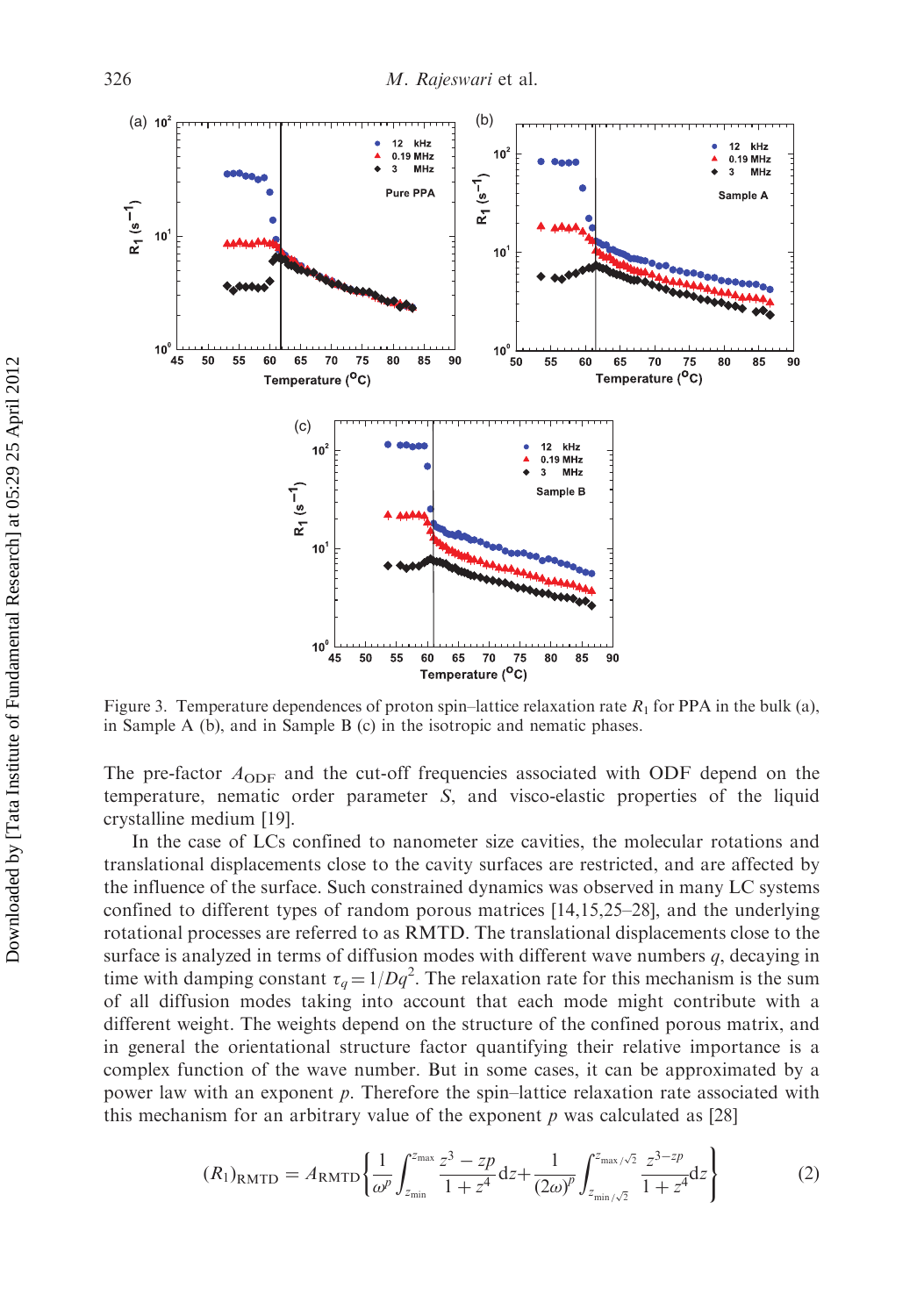where  $z_{\text{min}} = (\omega_{\text{RMTDmin}}/\omega)^{1/2}$  and  $z_{\text{max}} = (\omega_{\text{RMTDmax}}/\omega)^{1/2}$ .  $A_{\text{RMTD}}$  is a pre-factor depending on the diffusion coefficient, geometrical features of the confined matrix, and residual dipole–dipole proton–spin interaction. The frequencies  $\omega_{\rm RMTDmin}$  and  $\omega_{\rm RMTDmax}$ are the lower and higher cut-off limits, and are related to the largest and smallest molecular displacements  $l_{\text{max}}$  and  $l_{\text{min}}$  of a molecule through the following relation:  $\omega_{\text{RMTDmin}} = l_{\text{max}}^2/4D$  and  $\omega_{\text{RMTDmax}} = l_{\text{min}}^2/4D$ . Apart from the additional RMTD contribution in the nano-confined samples, all the other relaxation mechanisms are common for both the bulk and confined systems.

#### 4. Analysis and discussion

The spin–lattice relaxation rate profiles in different phases of the LCs are analyzed in terms of the above-mentioned different relaxation mechanisms. The parameters quantifying these processes were evaluated by employing a non-linear least square fitting procedure based on the Levenberg–Marquardt (LM) algorithm [29]. The broad objective of this regression analysis is to locate efficiently the region of parameter space which is best suited to account for the experimental data according to the chosen model, and then minimize the deviation (mean square error,  $\chi^2$ ) between the experimental and computed results, based on maximum likelihood criterion. The LM algorithm combines the gradient search method with parabolic approximation by modifying exclusively the diagonal components of the Jacobian (curvature) matrix associated with the model during the gradient search, and asymptotically withdrawing these modifications in the immediate neighborhood of the  $\chi^2$  minimum, to recover the parabolic approximation. Further simplification results by considering only the linearized version of the Jacobian matrix. This analysis is carried out under these conditions, and the errors in the fitted parameters thus obtained are to be taken as indicative (particularly if there are significant correlations among some of them). To reduce the complexity of the fitting procedure, we used experimentally measured values, wherever available, as inputs for the model parameters.

#### 4.1. Isotropic phase

The relaxation rate dispersions of the bulk PPA at higher temperatures  $(\Delta T_{\text{NI}} = T - T_{\text{NI}} = 10^{\circ} \text{C}$  and 15<sup>o</sup>C) in the isotropic phase are well described by a superposition of the two relevant relaxation mechanisms: molecular reorientations (R) and translational self-diffusion (SD). We made use of the reported value of diffusion constant D of a related azoxybenzene [30] in analyzing the present data, noting that bulk properties of diffusion in the isotropic phase of such similar systems are very much comparable. We found that the coupling constant  $A<sub>D</sub>$  has not varied significantly over the temperature range (within the estimated errors) in the isotropic phase; so its average value was used at all temperatures in this phase. The reorientational correlation time  $\tau_R$  has been found to increase with the decrease of temperature, while its strength  $A<sub>R</sub>$  decreased. Close to the phase transition, i.e., at  $\Delta T_{\text{NI}} = 0.6^{\circ}\text{C}$ ,  $2^{\circ}\text{C}$ , and  $6^{\circ}\text{C}$ , a better fit to the experimental data was obtained with an additional mechanism, taking into account the critical fluctuations of the orientational order (CF) in addition to the R and SD. The correlation time  $\tau_{CF}$  and the strength of the interaction  $A_{CF}$  were found to increase on approaching the transition from above. The observed behavior of all these parameters (with respect to frequency and temperature) is very much comparable to the earlier observations reported in typical bulk LC samples. The fitted experimental data at 10°C and 0.6°C away from  $T_{\text{NI}}$  are shown in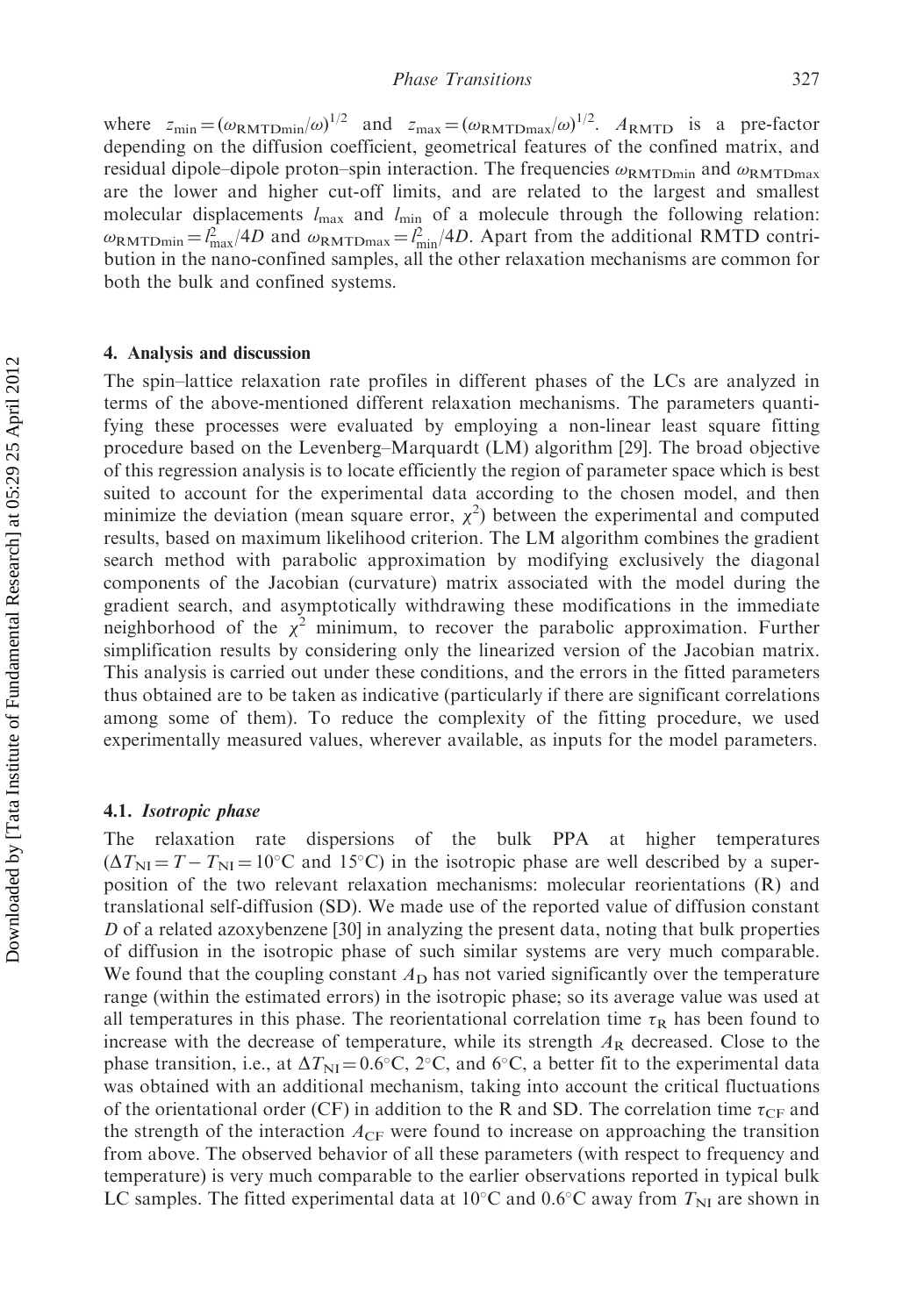

Figure 4. (color online) Frequency dispersion of the proton spin–lattice relaxation rate  $R_1$  of PPA at  $\Delta T_{\text{NI}} = 10^{\circ}\text{C}$ : in the bulk (a), Sample A (b), and Sample B (c). The solid line represents the calculated total relaxation rate obtained by fitting the experimental data to the theoretical models explained in Section 3. The dashed (color lines) lines represent the corresponding relaxation mechanisms. The fit parameters are given in Table 1.

Figures 4 and 5, respectively, and the associated parameters at different temperatures are presented in Table 1.

The relative increase in the relaxation rate in the confined systems (particularly in the low-frequency region) can be consistently explained by invoking the RMTD mechanism, and the corresponding dispersion data were fitted by including this process also. The analysis clearly indicates the dominant role of RMTD below 1 MHz. It exhibits a characteristic power law frequency dependence between the two cut-off regimes,  $(R_1)_{\text{RMTD}} \propto \omega^{-p}$ , with  $p = 0.34 \pm 0.05$ , which is different from the other reported confined systems [27,28]. The deviation of p from its equi-partition value (0.5) signals the important contribution of low wavelength diffusion modes in this phase of the system. It may be noted that our recent work on 8OCB confined to identical environment also yielded almost the same value of  $p$  within errors of estimation [15]. It appears that practically identical confining environment provided for two different LCs is leading to a very similar distribution of diffusive modes, thereby clearly alluding to the strong possibility that the observed power law is essentially arising from the underlying structure factor of the (random) porous surfaces. Changes in the cut-off frequencies of the RMTD mechanism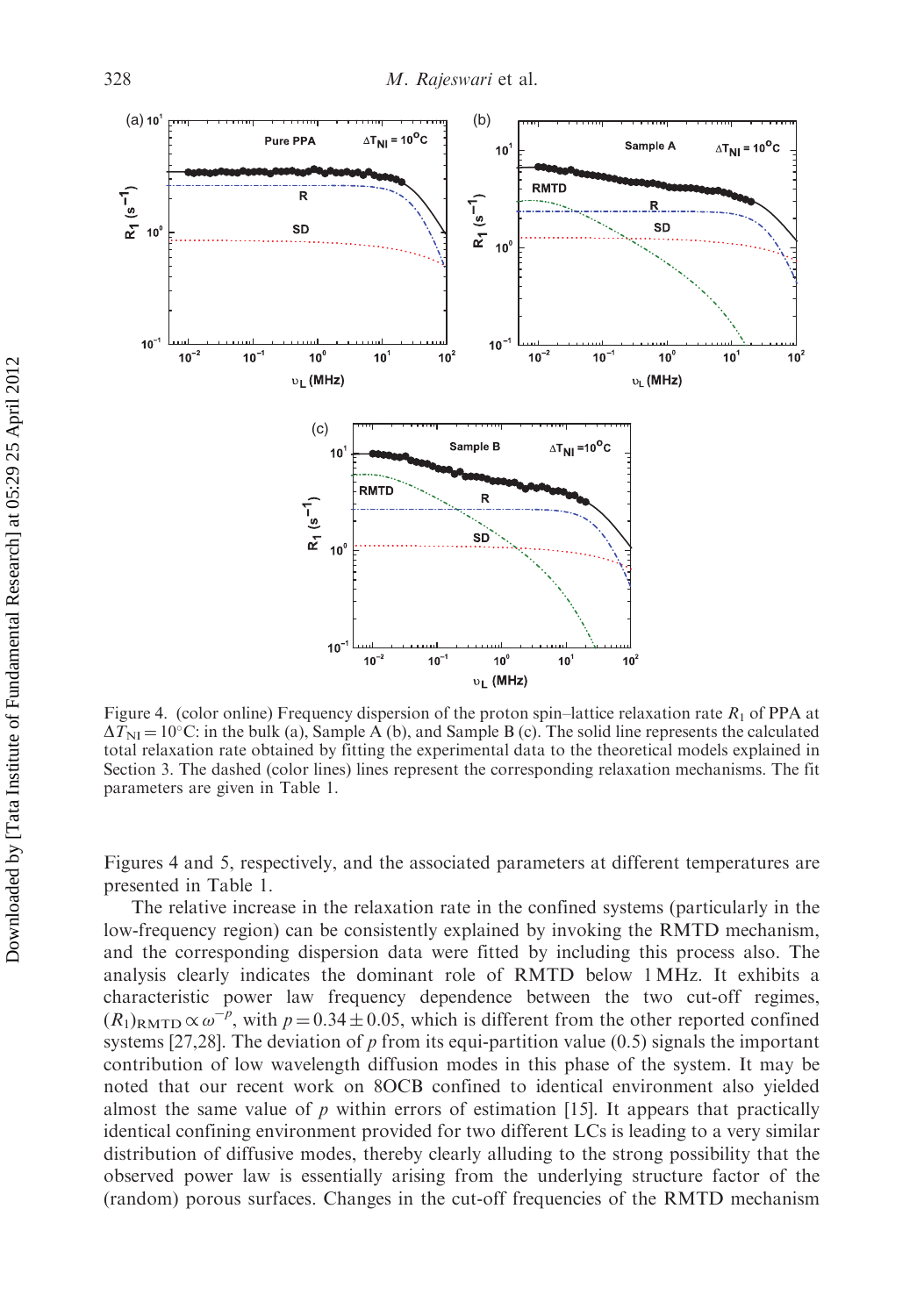

Figure 5. (color online) Frequency dispersion of the proton spin–lattice relaxation rate  $R_1$  of PPA at  $\Delta T_{\text{NI}} = 0.6^{\circ}\text{C}$ : in the bulk (a), Sample A (b), and Sample B (c). The solid line represents the calculated total relaxation rate obtained by fitting the experimental data to the theoretical models explained in Section 3. The dashed (color lines) lines represent the corresponding relaxation mechanisms. The fit parameters are given in Table 1.

with the decrease in temperature are manifestations of the decrease in the diffusion coefficient on cooling, and are in turn associated with the largest and smallest molecular displacements near the surface  $(l_{\text{max}}$  and  $l_{\text{min}}$ ) that could cause significant loss in the correlation of molecular orientations. The experimental data on PPA report rather a nominal change in  $l_{\text{min}}$ , steadily increasing from about 1.5 nm to 2 nm over 15°C (Figure 6). In comparison, in the case of 8OCB, for a similar variation of temperature above its  $T_{\text{NI}}$  value, it is observed that  $l_{\text{min}}$  is comparable (~1.5 nm) at  $\Delta T_{\text{NI}} = 15^{\circ}\text{C}$ , but increases to about 9 nm very close to  $T_{\text{NL}}$ . Further, its variation with temperature in 8OCB appears to approximate to a power law, unlike PPA. This contrasting variation of  $l_{\min}$  in these two LC systems, with a confining matrix having very similar structure factor (i.e., very close p values), brings about an interesting point for discussion. The larger value of  $l<sub>min</sub>$  near the transition, and its apparent pre-transitional behavior, in the case of 8OCB are indicative of the presence of significant ordering near the surface, relative to PPA [15]. In addition, this length scale is fairly insensitive to temperature in the present system. Taking into account the fact that both the systems seem to need RMTD mechanism for interpretation of their data in the isotropic phase (thus confirming observable adsorption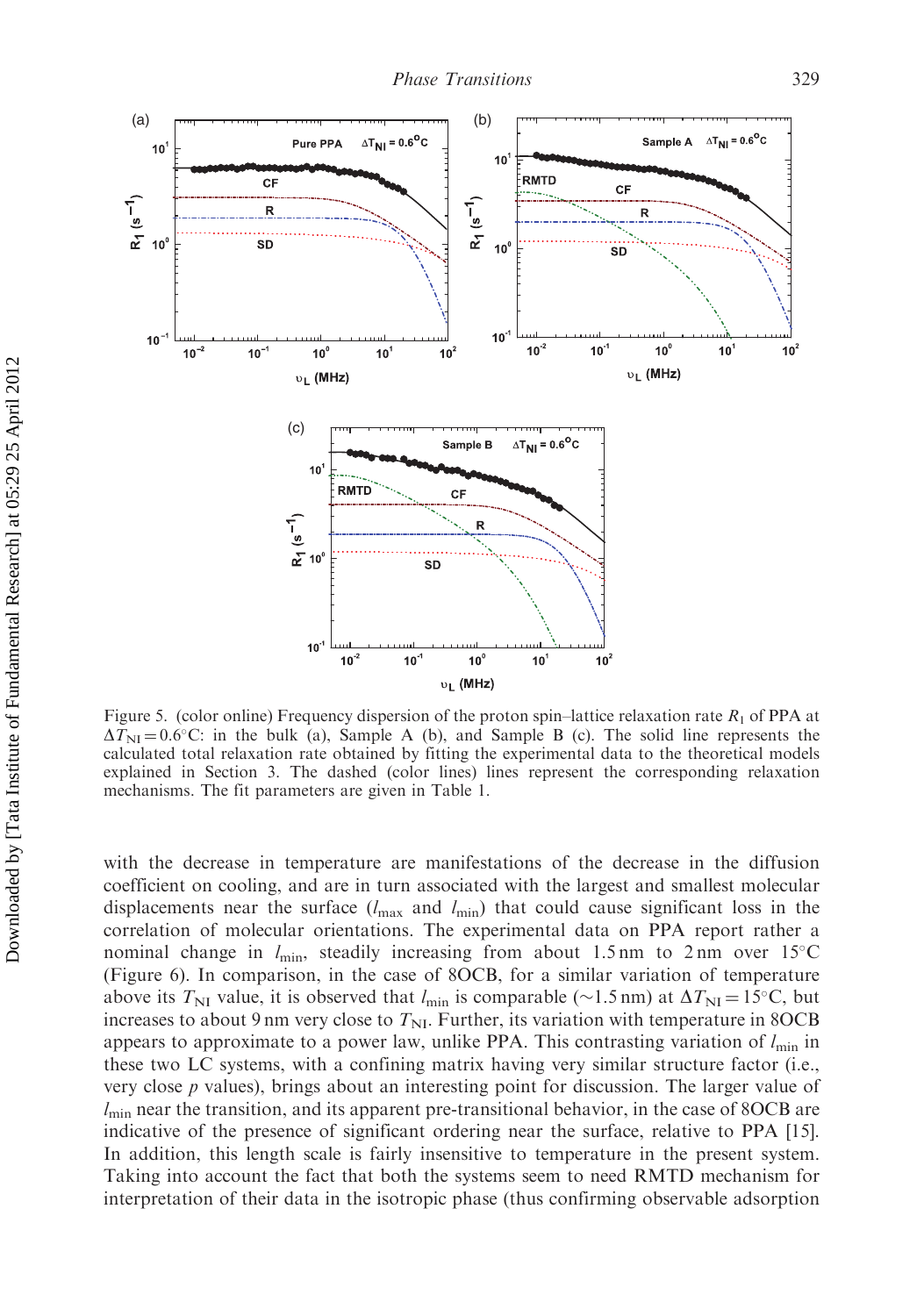| Table 1. Best fit parameters in the                                                                           |                                                             |                                           | bulk and confined PPA at two different concentrations in the isotropic phase. |                                                                                                                              |                                                      |                                                              |                                              |                                                     |                                                                                                       |                                                                       |                                                |                                                |                                                                                                                                                 |                                                                                                                                                             |                                |
|---------------------------------------------------------------------------------------------------------------|-------------------------------------------------------------|-------------------------------------------|-------------------------------------------------------------------------------|------------------------------------------------------------------------------------------------------------------------------|------------------------------------------------------|--------------------------------------------------------------|----------------------------------------------|-----------------------------------------------------|-------------------------------------------------------------------------------------------------------|-----------------------------------------------------------------------|------------------------------------------------|------------------------------------------------|-------------------------------------------------------------------------------------------------------------------------------------------------|-------------------------------------------------------------------------------------------------------------------------------------------------------------|--------------------------------|
| Sample                                                                                                        |                                                             |                                           | Bulk PPA                                                                      |                                                                                                                              |                                                      |                                                              |                                              | Sample $A$                                          |                                                                                                       |                                                                       |                                                |                                                | $\approx$<br>Sample                                                                                                                             |                                                                                                                                                             |                                |
| $\frac{\Delta T_{\rm NI}}{A_{\rm D}}\mathop{\hspace{0.02cm}}\limits^{({}^\circ{\rm C})}_{10^8\,{\rm s}^{-2}}$ |                                                             |                                           | $\circ$ $\supseteq$                                                           | $\mathcal{L}$                                                                                                                | 0.6                                                  |                                                              |                                              |                                                     |                                                                                                       |                                                                       |                                                |                                                |                                                                                                                                                 |                                                                                                                                                             |                                |
|                                                                                                               |                                                             |                                           |                                                                               |                                                                                                                              |                                                      |                                                              |                                              |                                                     |                                                                                                       |                                                                       |                                                |                                                |                                                                                                                                                 |                                                                                                                                                             |                                |
| $D 10^{-11}$ m <sup>2</sup> s <sup>-1</sup><br>$A_R 10^9$ s <sup>-2</sup>                                     |                                                             |                                           |                                                                               |                                                                                                                              | 9.6<br>0.54<br>0.02)<br>0.75<br>0.75<br>0.75<br>0.75 | $15$<br>$18.5$<br>$(3.8)$<br>$2$<br>$12$<br>$1.32$<br>$1.22$ | $100$<br>$150$<br>$1.21$<br>$1.97$<br>$1.97$ | $6$<br>13.9<br>12.5<br>10.94<br>2.19<br>7.2<br>57.2 | $\begin{array}{cc}\n 2 & 0 \\  10 & 78 \\  10.5 \\  0.8 \\  0.8 \\  0.03 \\  0.03 \\  1\n\end{array}$ | $0.6$<br>$0.3$<br>$0.5$<br>$0.5$<br>$0.5$<br>$0.5$<br>$0.09$<br>$0.8$ | $12 \times 20 \times 1.29$<br>$12 \times 1.29$ | $13.2$<br>$13.2$<br>$15.2$<br>$15.2$<br>$15.2$ | $6$<br>$12.9$<br>$12.5$<br>$12.5$<br>$12.5$<br>$12.5$<br>$12.5$<br>$12.5$<br>$12.5$<br>$12.5$<br>$12.5$<br>$12.5$<br>$12.5$<br>$12.5$<br>$12.5$ | $2\overline{)9\overline{)0.50}}$<br>$9\overline{)0.58}$<br>$0.5\overline{)1.71}$<br>$0.5\overline{)1.71}$<br>$0.5\overline{)1.71}$<br>$0.5\overline{)1.71}$ |                                |
|                                                                                                               |                                                             |                                           |                                                                               |                                                                                                                              |                                                      |                                                              |                                              |                                                     |                                                                                                       |                                                                       |                                                |                                                |                                                                                                                                                 |                                                                                                                                                             |                                |
|                                                                                                               | $\begin{array}{c} 1.20 \\ 0.02 \\ 1.71 \\ 0.01 \end{array}$ | $12,000$<br>$-0.03$<br>$-0.06$<br>$-0.06$ |                                                                               |                                                                                                                              |                                                      |                                                              |                                              |                                                     |                                                                                                       |                                                                       |                                                |                                                |                                                                                                                                                 |                                                                                                                                                             |                                |
| $\rm \tau_R$ $\rm 10^{-9}\rm \, s$                                                                            |                                                             |                                           |                                                                               |                                                                                                                              |                                                      |                                                              |                                              |                                                     |                                                                                                       |                                                                       |                                                |                                                |                                                                                                                                                 |                                                                                                                                                             |                                |
|                                                                                                               |                                                             |                                           |                                                                               |                                                                                                                              |                                                      |                                                              |                                              |                                                     |                                                                                                       |                                                                       |                                                |                                                |                                                                                                                                                 |                                                                                                                                                             |                                |
| $A_{CF} 10^3 s^{-3/2}$                                                                                        |                                                             |                                           |                                                                               | $\begin{array}{c} 10.5 \\ 0.8 \\ 0.01 \\ 0.01 \\ 0.1) \\ 0.1 \\ 0.47 \\ 0.81 \\ 0.82 \\ 0.82 \\ 0.82 \\ 0.83 \\ \end{array}$ |                                                      |                                                              |                                              |                                                     |                                                                                                       |                                                                       |                                                |                                                |                                                                                                                                                 |                                                                                                                                                             | $3.49$<br>$(0.09)$             |
|                                                                                                               |                                                             |                                           |                                                                               |                                                                                                                              |                                                      |                                                              |                                              |                                                     |                                                                                                       |                                                                       |                                                |                                                |                                                                                                                                                 |                                                                                                                                                             |                                |
| $\tau_{\rm CF/OFF}$ $10^{-9}\,\rm s$                                                                          |                                                             |                                           |                                                                               |                                                                                                                              |                                                      |                                                              |                                              |                                                     |                                                                                                       | 75.3                                                                  |                                                |                                                |                                                                                                                                                 |                                                                                                                                                             | 75.3                           |
|                                                                                                               |                                                             |                                           |                                                                               |                                                                                                                              |                                                      |                                                              |                                              |                                                     |                                                                                                       |                                                                       |                                                |                                                |                                                                                                                                                 |                                                                                                                                                             |                                |
| $A_{\rm RMTD} 10^2 s^{-(1+p)}$                                                                                |                                                             |                                           |                                                                               |                                                                                                                              |                                                      | $0.32$<br>$20$<br>$(1.9)$<br>$(5.6)$                         | 0.42<br>18.1<br>1.37)<br>4.8)<br>(4.8)       |                                                     | $0.56$<br>15.46<br>1.46)<br>20<br>3.1)                                                                | $\begin{array}{c} 0.57 \\ 15.24 \\ 1.58 \\ 1.8 \\ 2.89 \end{array}$   | 0.72                                           | 0.83<br>$18$<br>$1.37$<br>$4.8$<br>$4.8$       | $\begin{array}{c} 0.86 \\ 0.01 \\ 1.7 \\ 1.28 \\ 3.0 \\ 0.34 \\ 0.34 \\ 0.04 \end{array}$                                                       | $1.07$<br>$1.46$<br>$1.46$<br>$2.1$                                                                                                                         | 1.13                           |
| $\omega_{\rm RMTDmin}/2\pi\,{\rm kHz}$                                                                        |                                                             |                                           |                                                                               |                                                                                                                              |                                                      |                                                              |                                              |                                                     |                                                                                                       |                                                                       | $20$<br>$(1.9)$<br>$(5.0)$                     |                                                |                                                                                                                                                 |                                                                                                                                                             | $15.2$<br>$(1.58)$<br>$(1.59)$ |
|                                                                                                               |                                                             |                                           |                                                                               |                                                                                                                              |                                                      |                                                              |                                              |                                                     |                                                                                                       |                                                                       |                                                |                                                |                                                                                                                                                 |                                                                                                                                                             |                                |
| $\omega_{\rm RMTDmax}/2\pi$ MHz                                                                               |                                                             |                                           |                                                                               |                                                                                                                              |                                                      |                                                              |                                              |                                                     |                                                                                                       |                                                                       |                                                |                                                |                                                                                                                                                 |                                                                                                                                                             |                                |
|                                                                                                               |                                                             |                                           |                                                                               |                                                                                                                              |                                                      |                                                              |                                              |                                                     |                                                                                                       |                                                                       |                                                |                                                |                                                                                                                                                 |                                                                                                                                                             |                                |
| Q                                                                                                             |                                                             |                                           |                                                                               |                                                                                                                              |                                                      |                                                              |                                              |                                                     |                                                                                                       |                                                                       |                                                |                                                |                                                                                                                                                 |                                                                                                                                                             |                                |
|                                                                                                               |                                                             |                                           |                                                                               |                                                                                                                              |                                                      |                                                              |                                              |                                                     |                                                                                                       |                                                                       |                                                |                                                |                                                                                                                                                 |                                                                                                                                                             |                                |
|                                                                                                               |                                                             |                                           |                                                                               |                                                                                                                              |                                                      |                                                              |                                              |                                                     |                                                                                                       |                                                                       |                                                |                                                |                                                                                                                                                 |                                                                                                                                                             |                                |

Note: Error estimates are given in parentheses.

Note: Error estimates are given in parentheses.

330 M. Rajeswari et al.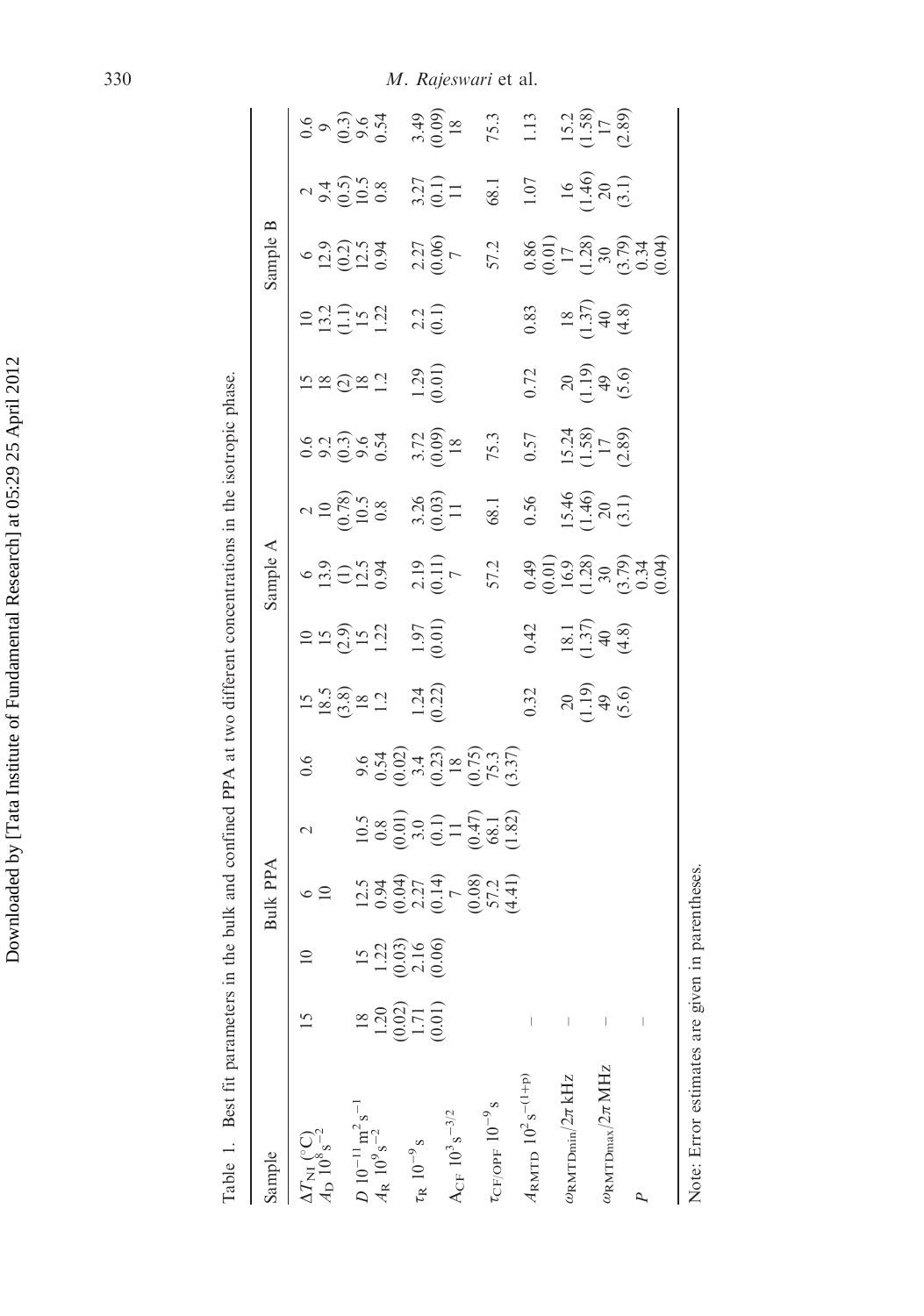

Figure 6. Variation of  $l_{\min}$  with the temperature in the isotropic phase.

effects in both the cases), we attribute this dissimilar behavior with respect to  $l_{\text{min}}$  to the difference in the orientations of the dipoles on the two molecules vis-à-vis the aligning direction preferred by the local structure due to the anchoring interactions. The strength of this interaction  $A_{\text{RMTD}}$  shows an Arrhenius behavior with temperature in both the LCs, the associated activation energy with this process being about  $35 \text{ kJ} \text{ mole}^{-1}$  for both the samples. This seems to provide another pointer to the qualitative difference in the surface interactions of the two LC systems.

#### 4.2. Nematic phase

The dispersion profiles in the nematic phase of PPA in bulk as well as in confined samples are discussed in this section, focusing first on the nematic phase, very near to the transition temperature  $(\Delta T_{\text{NI}} = T - T_{\text{NI}} = -1$ °C), where order parameter fluctuations are known to provide the dominant mechanism for relaxation in the bulk samples (Figure 7). By analyzing the data based on this mechanism [19], the characteristic time associated with these fluctuations  $\tau_{\text{OPF}}$  is estimated to be about 134 ns. The effect of confinement at this temperature, relative to the bulk sample, is interesting. There is practically no change in  $\tau_R$ due to confinement in PPA remaining at about 3 ns, while it changes from 8.14 to 5.4 ns in 8OCB. This observation seems to be interestingly correlated to the exponent  $p$  in the power law governing the frequency dependence between the corresponding frequency limits,  $\omega_{\text{RMTDmin}}$  and  $\omega_{\text{RMTDmax}}$ . The exponent in the nematic phase of the confined PPA system remains the same (at  $\sim$ 0.34) as in the isotropic phase for PPA, while it shows a perceptible increase in the confined 8OCB on the onset of the nematic phase (from 0.39 in the isotropic phase to 0.45 just below the transition). Common to 8OCB and PPA is the observation that progressive confinement (i.e., from Sample A to Sample B) leads in both the systems, an increased coupling to the lattice via the RMTD mechanism (namely,  $A_{RMTD}$  increases with network density in these samples) [31].

We now discuss the results of our analysis at three temperatures deep in the nematic phase  $(\Delta T_{\text{NI}} = -3^{\circ}\text{C}, -7^{\circ}\text{C}, \text{ and } -10^{\circ}\text{C})$ . In the bulk sample (Table 2),  $\tau_R$  decreases progressively on cooling due to the gradual increase in the orientational order in the sample. Within the frequency range of the experiment, no leveling of the relaxation rate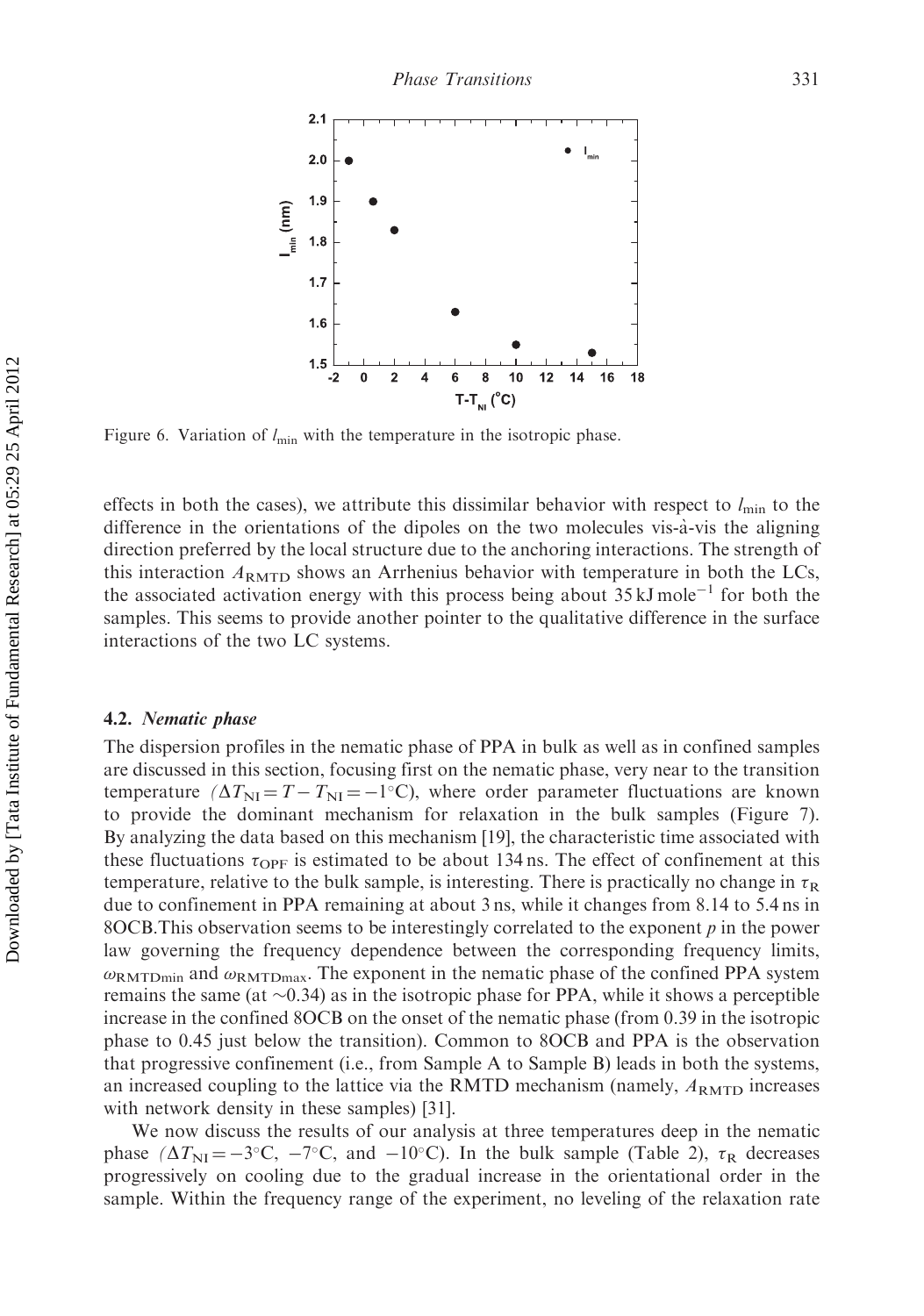

Figure 7. (Color online) Frequency dispersion of the proton spin–lattice relaxation rate  $R_1$  of PPA at  $\Delta T_{\text{NI}} = -1^{\circ}\text{C}$ : in the bulk (a), Sample A (b), and Sample B (c). The solid line represents the calculated total relaxation rate obtained by fitting the experimental data to the theoretical models explained in Section 3. The dashed (color lines) lines represent the corresponding relaxation mechanisms. The fit parameters are given in Table 2.

(i.e., reaching a plateau) at low-frequency end could be observed, indicating that  $\omega_{ODFmin}$ should be significantly below the lowest frequency studied.  $A_{ODF}$ , representing the coupling of the spin system to the lattice via ODF, marginally increases initially on cooling and saturates at  $\Delta T_{\text{NI}} = -10^{\circ} \text{C}$  (Table 2).

Effect due to confinement on the dynamic parameters of the PPA at these temperatures of the nematic phase is summarized in Table 2, and Figure 8 shows the contribution of different relaxation mechanisms at  $\Delta T_{\text{NI}} = -7^{\circ}$ C. One immediate discernible effect of confinement is the significant increase of  $\omega_{\text{ODFmin}}$  to the range of MHz. The confinement due to the aerosil 3-D network seems to be placing a severe restriction on the longwavelength ODF modes, pushing the value of the corresponding cut-off frequency by an order of magnitude. This circumstance leaves room for other slow mechanisms, like RMTD, to play their visible role at much lower frequencies. An interesting consequence of confinement on PPA system is that the exponent  $p$  changes from 0.34 (within the vicinity of the transition  $\Delta T_{\text{NI}} = -1^{\circ}\text{C}$  to 0.63. This is of course an indication of the qualitative changes in the effective structure factor probed by the diffusing molecules, signaling a change, on cooling, to a regime where long wavelength diffusive modes are more probable.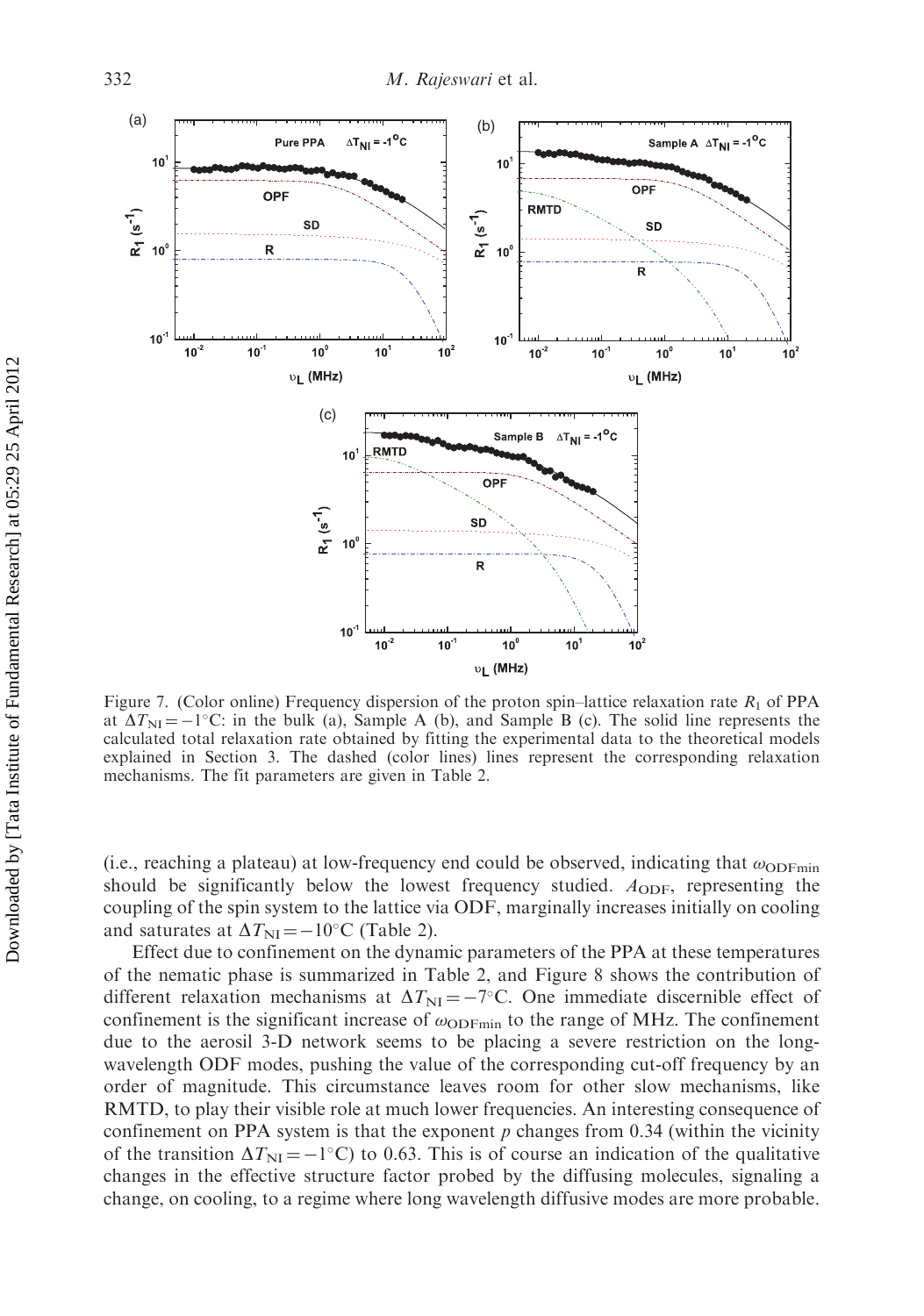| $\overline{\phantom{a}}$<br>ł |
|-------------------------------|
| $\ddot{\phantom{0}}$<br>י     |
| l                             |
| ŧ                             |
| .<br>.<br>ı                   |
| しくく                           |
|                               |
|                               |
| I<br>1<br>I                   |
| i                             |
|                               |
|                               |
| ļ                             |
|                               |
|                               |
|                               |
| l                             |
| ا<br>ا<br>ţ                   |
|                               |
|                               |
|                               |
| I                             |
|                               |
| $\frac{1}{4}$                 |
| ļ<br>l                        |
|                               |
|                               |
|                               |
|                               |
| ļ<br>֚                        |

 $2714$ <br>  $224.1$ )<br>  $100$ <br>  $669.8$ <br>  $669.8$ <br>  $-5.5$ <br>  $-5.5$ <br>  $-5.6$ <br>  $-5.6$ <br>  $-5.6$  $(200.2)$   $(183.2)$   $(116.9)$   $(203.5)$   $(314.6)$   $(224.1)$  $-124$ <br> $-124$ <br> $-46$ <br> $-36$ <br> $-36$ 2.23 6.98 (20:0) (10.0) (10.0) (60:0) (10.0) (0.001) (10.01) (0.07) (1þp) – 0.6 159.1 284.6 301 1.18 161 548 669.8  $-1$   $-3$   $-7$ 2 10 10 5 4 9.1 17.1 11.7 9.9 9.1 19 14.5 12.4 (1.0) (20.0) (1.0) (1.0) (1.0) (1.0) (0.000) (1.0) (1.0) (1.0)  $^{-2}$  0.38 0.38 0.38 0.36 0.36 0.36 0.36 0.36 0.36 0.38 0.38 0.56 kHz 1 1 1 913.7 900 1114 900 2676.1 2714  $(0.6)$  (0.6) (0.6) (0.6) (0.6) (0.6) (0.6) (0.6) (0.6) (0.6) (0.6) (0.6) (0.6) (0.6) (0.6) (0.6) (0.6) (0.6) (0.6) (0.6) (0.6) (0.6) (0.6) (0.6) (0.6) (0.6) (0.6) (0.6) (0.6) (0.6) (0.6) (0.6) (0.6) (0.6) (0.6) (0.6) (0. – 0.34 0.6 0.63 0.63 0.34 0.6 0.65 0.66 109 s 3.03 3.23 2.52 2.23 2.98 3.23 2.52 2.23 2.95 3.23 2.52 2.23 3/2 6.49 6.98 6.98 6.49 6.98 6.98 6.49 6.98 6.98 MHz 100 100 100 100 100 100 100 100 100 m<sup>2</sup>/s 8.2 6.8 5.5 4.6 8.2 6.8 5.5 5.5 4.6 8.2 6.8 5.5 4.6  $\pi$ MHz –  $\pi$ MHz – 6.35 6.35 6.82 1.5 1.3 6.5 (4)  $(3.72)$  (3.72) (3.01) (20.02) (1.77) (1.711) (1.77) (3.72) (4) kHz – 13 1 1 1 13 1 1 1  $\begin{array}{l} 2676.1 \\ 314.6) \\ 100 \\ 548 \\ 3.72) \\ 6 \end{array}$ <br>  $\begin{array}{l} 14.6 \\ 548 \\ 1 \end{array}$ <br>  $\begin{array}{l} 100 \\ 6 \\ 0.65 \\ 0.65 \\ 0.01 \end{array}$  $-7$ <br> $14.5$ <br> $5.5$ <br> $5.5$ <br> $5.5$ 2.52 6.98 Sample B Sample Bulk PPA Sample A Sample B  $\begin{array}{c} 900 \\ 203.5 \\ 100 \\ 161 \\ 0.89 \\ -1.3 \\ 0.6 \\ 0.01 \\ 0.01 \\ 0.01 \\ 0.01 \\ 0.01 \\ 0.01 \\ 0.01 \\ 0.01 \\ 0.01 \\ 0.01 \\ 0.01 \\ 0.01 \\ 0.01 \\ 0.01 \\ 0.01 \\ 0.01 \\ 0.01 \\ 0.01 \\ 0.01 \\ 0.01 \\ 0.01 \\ 0.01 \\ 0.01 \\ 0.01 \\ 0.01 \\ 0.01 \\ 0.01 \\ 0.01 \\ 0.01 \\$  $6.49$  $790008800$ 3.23 24.98 134.1  $\frac{18}{1000}$ <br> $\frac{15}{15}$ <br> $\frac{6}{15}$ <br> $\frac{6}{15}$ <br> $\frac{6}{15}$ <br> $\frac{6}{15}$ 2.95 3/2 23.9 26.2 24.98 opf  $10^{-9}$  s 134.1  $134.1$  134.1 134.1 Best fit parameters in the bulk and confined PPA at two different concentrations in the nematic phase. Table 2. Best fit parameters in the bulk and confined PPA at two different concentrations in the nematic phase.  $\begin{array}{l} 1114\\ 116.9)\\ 100\\ 301\\ (-77)\\ 6.82\\ 6.31)\\ 0.63\\ 0.01)\\ 0.001)\\ 0.001)\\ 0.001)\\ 0.001)\\ 0.001)\\ 0.001)\\ 0.001)\\ 0.001)\\ 0.001)\\ 0.001)\\ 0.001)\\ 0.001)\\ 0.001)\\ 0.001)\\ 0.001)\\ 0.001)\\ 0.001)\\ 0.001)\\ 0.001)\\ 0.001$  $-10$ <br>  $9.1$ <br>  $0.56$ <br>  $0.56$ 6.98 2.23  $-1$   $-3$   $-7$  $\begin{array}{c} 900 \\[-4pt] 183.2 \\[-4pt] 100 \\[-4pt] 100 \\[-4pt] 100 \\[-4pt] 111 \\[-4pt] 5.3 \\[-4pt] 5.3 \\[-4pt] 6.3 \\[-4pt] 6.6 \\[-4pt] 0.6 \\[-4pt] 0.6 \\[-4pt] 0.6 \\[-4pt] 0.6 \\[-4pt] 0.0 \\[-4pt] 0.0 \\[-4pt] 0.0 \\[-4pt] 0.0 \\[-4pt] 0.0 \\[-4pt] 0.0 \\[-4pt] 0.0 \\[-4pt] 0.0 \\[-4pt] 0.0 \\[-4pt] 0.0$  $-7$ <br>  $-1.7$ <br>  $-0.08$ <br>  $5.5$ <br>  $5.5$  $6.98$ 2.52 Sample A 913.7<br>2002)<br>100<br>159.1<br>159.1<br>10.00<br>0.00<br>0.00<br>0.00 6.49  $-3$ <br> $17.1$ <br> $0.38$ <br> $0.38$ 3.23  $\begin{array}{c} 0.6 \\ 0.01 \\ 1.5 \\ 0.03 \\ 0.03 \\ 0.05 \end{array}$ 2.98 26.2 134.1  $0.1$ <br> $0.4$ <br> $0.26$ <br> $0.26$  $4.6$ <br>  $0.56$ <br>  $0.03$ <br>  $0.16$ <br>  $0.16$  $6.98$ <br> $(0.04)$ (0.07) (10.02) (10.03) (10.03)  $(0.59)$   $(0.16)$   $(0.16)$   $(0.16)$  $(0.04)$   $(0.03)$  $\frac{1}{1}$  +  $-1$   $-3$   $-10$ 100 5.5<br>0.532<br>0.0.00  $6.98$ <br> $(0.03)$ 100  $\overline{C}$ **Bulk PPA**  $\begin{array}{c} 6.8 \\ 0.38 \\ 0.01) \\ 0.416 \end{array}$  $6.49$ <br> $(0.04)$  $\frac{3}{10}$  $\overline{0}$ (2.11) (11.22)  $\frac{1}{1}$  $\bar{\mathbb{I}}$  $\vert - \vert$  $\,$   $\,$  $A_{\rm ODF}$   $10^3\,{\rm s}^{-3/2}$  $A_{\rm OFF}$  10<sup>3</sup> s<sup>-3/2</sup> ĦЯ  $\tau_{\rm OFF}$  10  $^{-9}$  s  $\frac{\omega_{\rm ODFmax}/2\pi}{48\text{MTD}}$  10<sup>2</sup> s  $\omega_{\rm RMTDmax}/2$  $\omega_{\rm RMTDmin}/2$  $\omega_{\rm ODFmin}/2\pi$ C) Table 2. Sample  $A_{\rm D}$  10<sup>8</sup> s  $D 10^{-11}$ <br> $A_R 10^9$ s  $\Delta T_{\rm NH}$  ( -RP

Phase Transitions 333

Note: Error estimates are given in parentheses Note: Error estimates are given in parentheses.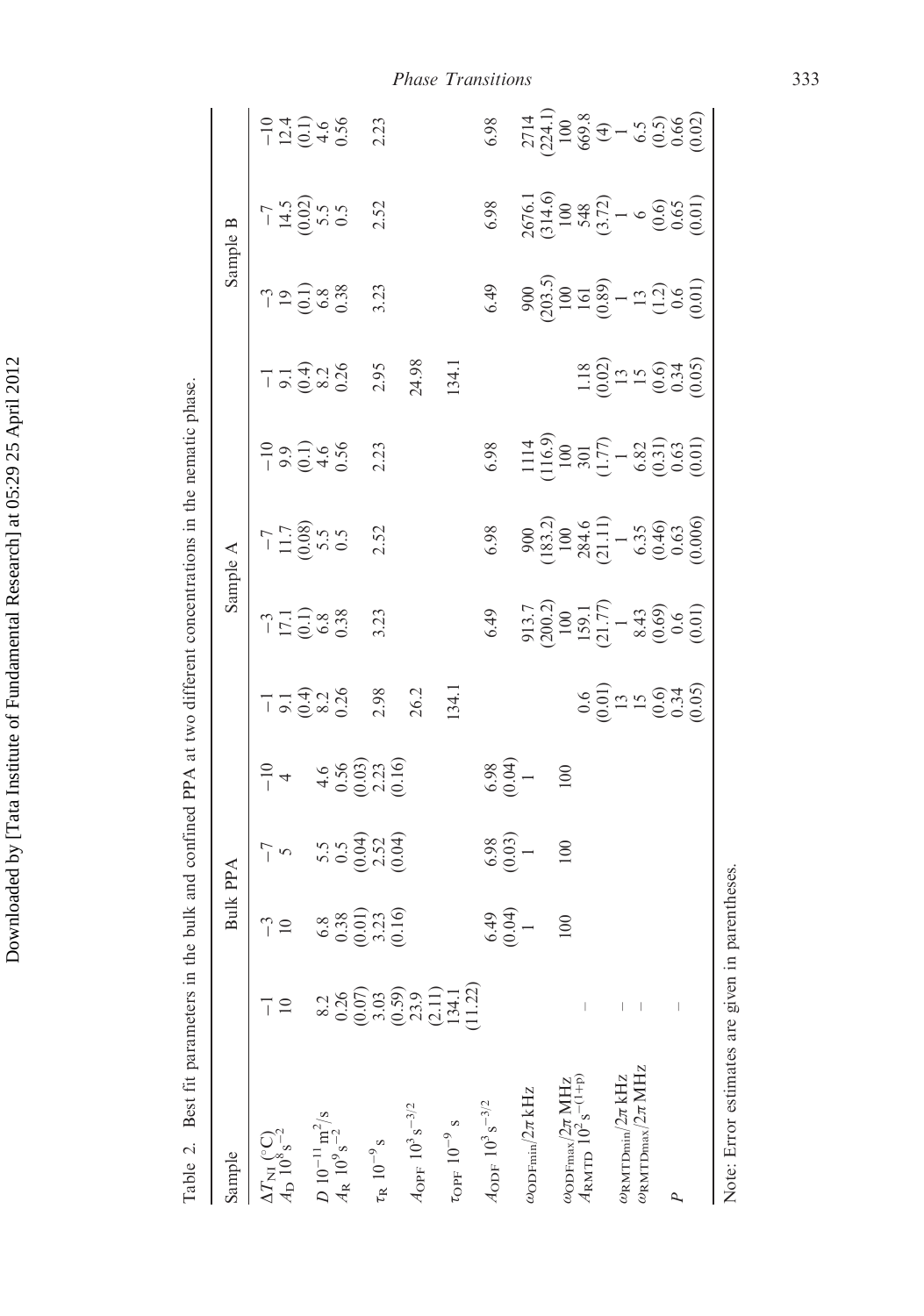

Figure 8. (Color online) Frequency dispersion of the proton spin–lattice relaxation rate  $R_1$  of PPA at  $\Delta T_{\text{NI}} = -7^{\circ}\text{C}$ : in the bulk (a), Sample A (b), and Sample B (c). The solid line represents the calculated total relaxation rate obtained by fitting the experimental data to the theoretical models explained in Section 3. The dashed (color lines) lines represent the corresponding relaxation mechanisms. The fit parameters are given in Table 2.

A similar change was observed in the case of 8OCB on confinement ( $p = 0.58$ ) [31], and in other such systems. In the case of CPG matrix, however, with confining lengths in the range of  $\sim$ 15 nm, the distinguishing features of the phase transition were smeared out and the exponent was observed to increase continuously [28]. In this case, the exponent however increases marginally in the deep nematic phase. The difference between these two cases suggests that the exponent value in the present system is limited by pore size. Finally, the progressive onset of the orientational order on cooling into the nematic phase has profound effect in the confined samples. The effect, for example, on  $\omega_{\text{ODFmin}}$  and  $A_{\text{RMTD}}$ is seen in both the samples (A and B), correspondingly more in Sample B.

#### 5. Conclusions

We present the frequency dispersions of spin–lattice relaxation rates at various temperatures covering the isotropic and nematic phases of LC PPA, and compare the results obtained in the bulk sample with two confined systems with different average pore sizes. In the isotropic phase, PPA exhibits pre-transitional effects on the relaxation profiles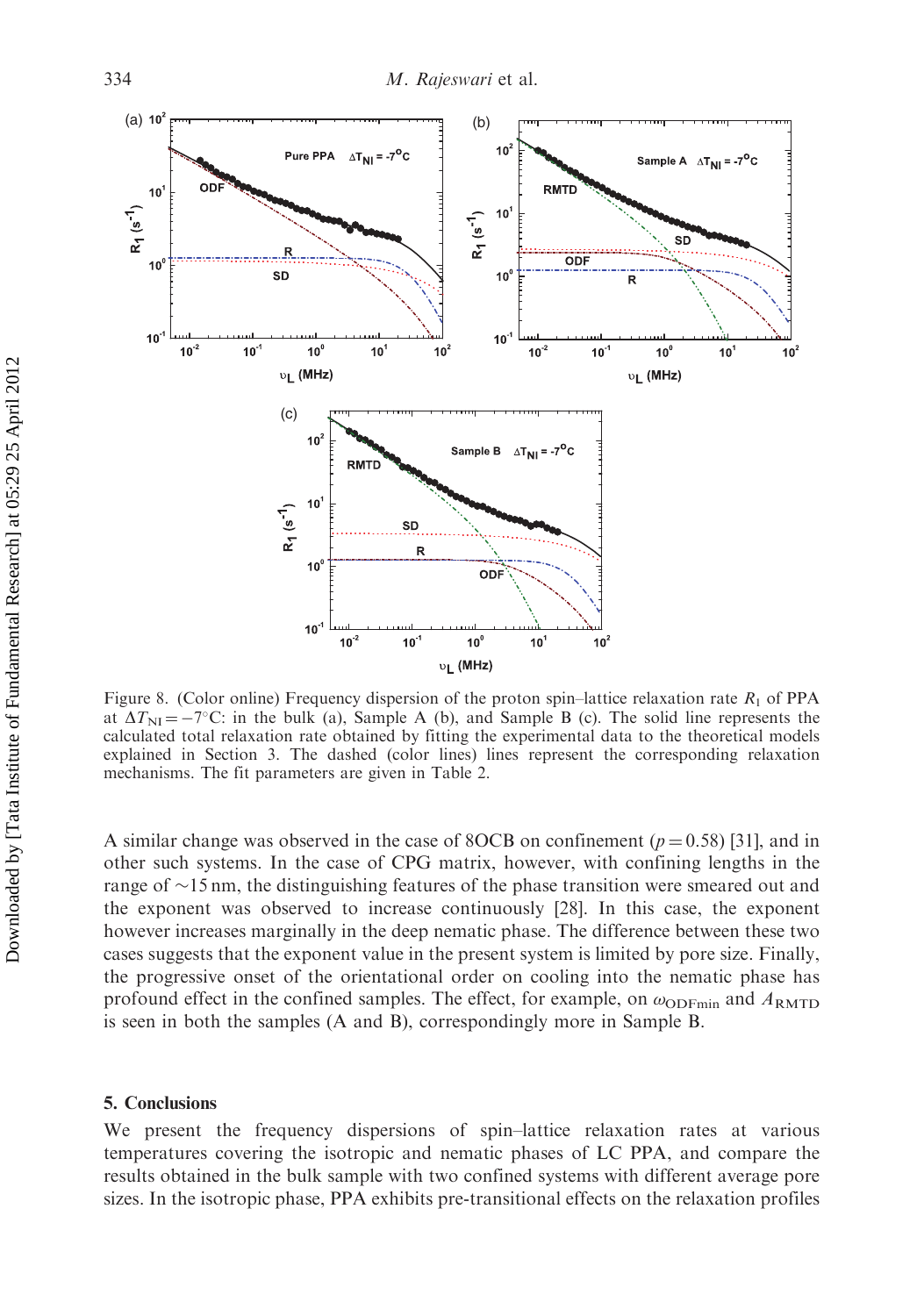within a range of about  $6-7^{\circ}$ C above  $T_{\text{NI}}$ , like in the case of a typical LC. Surface interactions of the LC medium as a result of confinement induce RMTD mechanism, which provides an insight into the surface topology (in terms of its orientational structure factor) and adsorption kinetics ( $\omega_{\rm RMTD}$  cut-off values). We find that the exponent  $p$  obtained from confined PPA samples is lower than the equi-partition value (0.5), and is essentially the same as was reported by 8OCB under essentially identical random environment. The observed value (0.34–0.38) is indicative of the relative abundance of low-wavelength diffusion modes, reflecting the nature of the surface formed by the 3-D network of the chosen aerosil particles. Temperature variation of  $l_{\min}$  in the isotropic phase of PPA is compared with confined 8OCB. The observed qualitative difference seems to be related to the difference in the direction of the dipoles located on the two molecules (relative to the respective long axis) and hence the observed differing sensitivity to decoherence effects on diffusion. The effect of increasing orientational order on cooling the nematic PPA, and confinement related effects at each of the temperatures in this phase, are qualitatively analyzed. The lower cut-off frequency of the ODF mechanism is observed to shift to higher frequencies, yielding to RMTD mechanism to play a dominant role at low frequencies even in this phase. This mechanism has been observed to be more effective in the nematic phase (by an order of magnitude) relative to its isotropic phase.

#### Acknowledgments

M. Rajeswari would like to thank the University Grants Commission (UGC), New Delhi, for providing financial support under the RFSMS scheme.

#### References

- [1] G.P. Crawford and S. Zumer, *Liquid Crystals in Complex Geometries*, Taylor and Francis, London, 1996.
- [2] G.A. Puchkovskaya, Y.A. Reznikov, A.A. Yakubov, O.V. Yaroshchuk, and A.V. Glushchenko, Transformation of hydrogen bonding of a liquid crystal–aerosil system under the influence of an electric field, J. Mol. Struct. 381 (1996), pp. 133–139.
- [3] B. Zhou, G.S. Iannacchione, C.W. Garland, and T. Bellini, Random-field effects on the nematic– smectic-A phase transition due to silica aerosil particles, Phys. Rev. E 55 (1997), pp. 2962–2968.
- [4] G.S. Iannacchione, C.W. Garland, J.T. Mang, and T.P. Rieker, *Calorimetric and small angle* X-ray scattering study of phase transitions in octylcyanobiphenyl–aerosil dispersions, Phys. Rev. E 58 (1998), pp. 5966–5981.
- [5] A. Hourri, T.K. Bose, and J. Thoen, Effect of silica aerosil dispersions on the dielectric properties of a nematic liquid crystal, Phys. Rev. E 63 (2001), pp. 051702–517026.
- [6] T. Jin and D. Finotello, Aerosil dispersed in a liquid crystal: Magnetic order and random silica disorder, Phys. Rev. Lett. 86 (2001), pp. 818–821.
- [7] T. Bellini, L. Radzihovsky, J. Toner, and N.A. Clark, Universality and scaling in the disordering of a smectic liquid crystal, Science 294 (2001), pp. 1074–1079.
- [8] P.S. Clegg, C. Stock, R.J. Birgeneau, C.W. Garland, A. Roshi, and G.S. Iannacchione, *Effect of* a quenched random field on a continuous symmetry breaking transition: Nematic to smectic-A transition in octyloxycyanobiphenyl–aerosil dispersions, Phys. Rev. E 67 (2003), p. 021703.
- [9] T. Jin and D. Finotello, Controlling disorder in liquid crystal aerosil dispersions, Phys. Rev. E 69 (2004), p. 041704.
- [10] A. Roshi, G.S. Iannacchione, P.S. Clegg, and R.J. Birgeneau, Evolution of the isotropicto-nematic phase transition in octyloxycyanobiphenyl+aerosil dispersions, Phys. Rev. E 69 (2004), p. 031703.